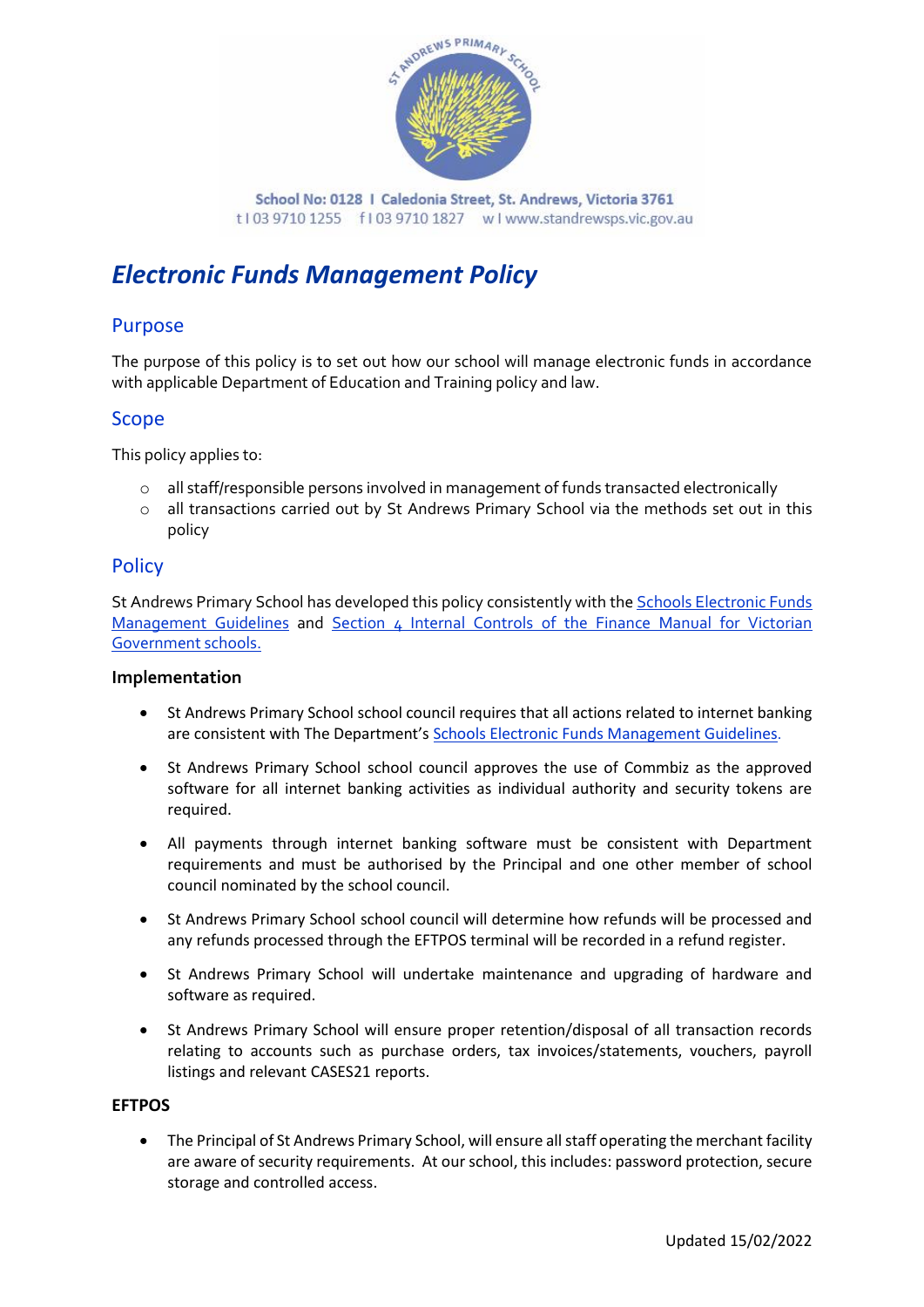- School council minutes must record which staff are authorised to process transactions.
- No "Cash Out" will be permitted on any school EFTPOS facility.
- St Andrews Primary School will accept EFTPOS transactions via telephone or post.
- St Andrews Primary School school council has approved a minimum refund amount of \$10 and a maximum refund amount of \$200.

#### **Direct Debit**

- All direct debit agreements must be approved and signed by school council prior to implementation.
- The school council requires all suppliers to provide tax invoices/statements to the school prior to direct debiting any funds from the school's account
- A direct debit facility allows an external source [e.g. Dept. of Education] to a pre-arranged amount of funds from the school's official account on a pre-arranged date. Any such payments will be authorised as appropriate and required.
- St Andrews Primary School will ensure adequate funds are available in the Official Account for the "sweep" of funds to the supplier.

#### **Direct Deposit**

- St Andrews Primary School utilises a "two user authorisation of payments" banking package, as it contains a greater degree of security and access controls.
- Creditor details will be kept up to date and the treatment of GST for creditors will be monitored.
- Payment transactions will be uploaded as a batch through the CASES21 system.
- All payments made through the internet banking system must be authorised by two authorised officers.
- The various internal controls that need to be considered include:
	- $\circ$  the identification of staff with administrative responsibilities [e.g. Business Manager to access statements and upload batches]
	- $\circ$  the identification of staff with authorisation/signatory responsibilities [e.g. The Principal and School council delegate for the authorisation of payments]
	- o the Business Manager must not have banking authorisation/signatory responsibilities other than for the transferring of funds between school bank accounts
	- $\circ$  the allocation and security of personal identification number (PIN) information or software authorisation tokens
	- o the setting up of payee details in CASES21
	- $\circ$  the authorisation of transfer of funds from the official account to payee accounts
	- $\circ$  alternative procedures for processing, using the direct deposit facility, for periods of Business Manager's and Principal leave of absence.

#### **BPay**

St Andrews Primary School school council will approve in writing the school council's decision for the utilisation of BPAY.

Payments made by BPay are subject to the same requirements as for all transactions relating to accounts such as: